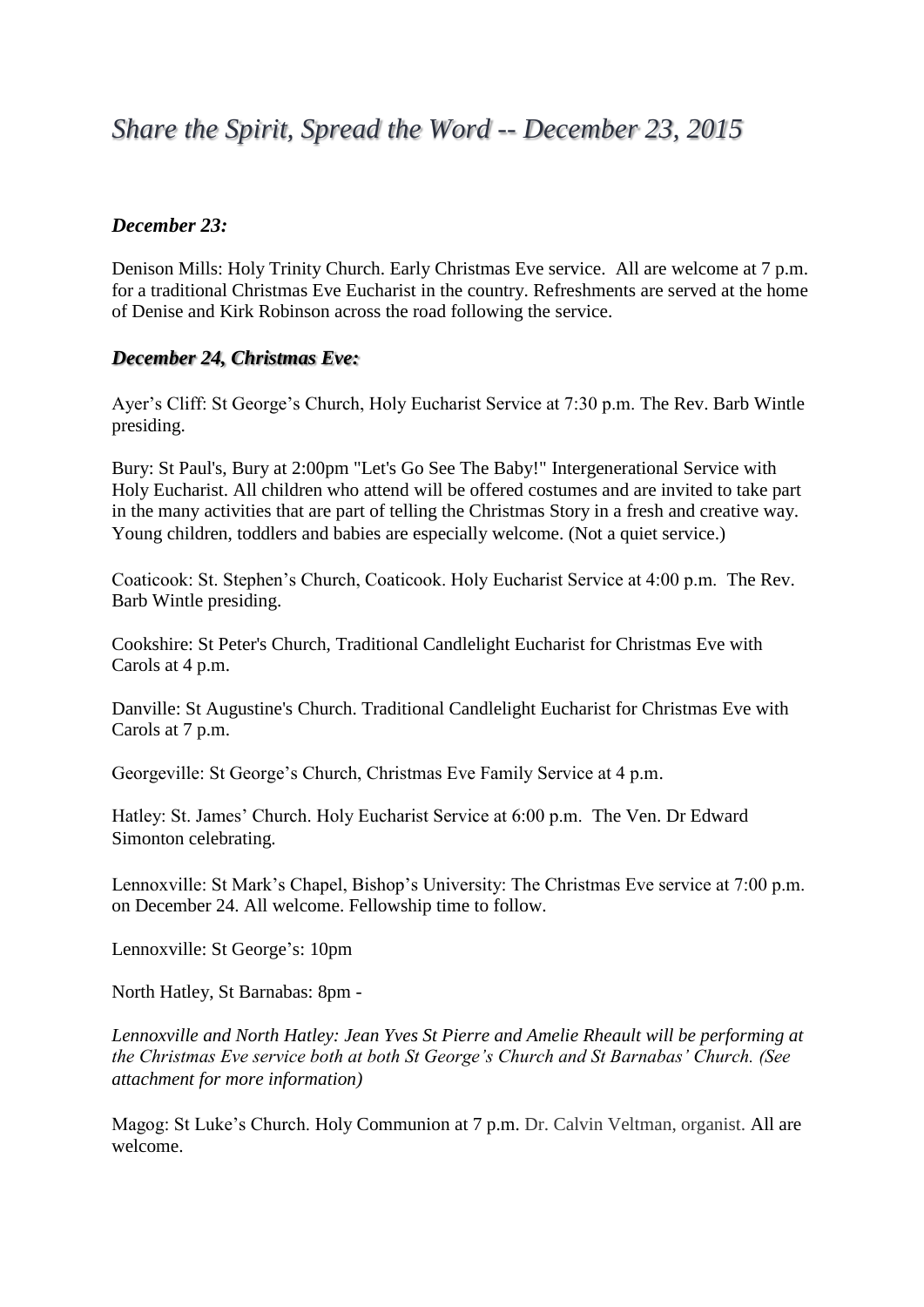Milby: St. Barnabas Church, at 7 p.m. Gabriel Kwenga presiding.

Richmond: St Anne's Church. Traditional Candlelight Eucharist for Christmas Eve with Carols at 9:00 p.m.

Stanstead: Christ Church, Holy Eucharist Service at 8:00 p.m. The Rev. Curtis Patterson celebrating.

Waterville: St John's Church, Christmas Carol service with Holy Eucharist at 7 p.m.

## *December 25, Christmas Day*

Lennoxville: St George's Church at 11:00 a.m.

## *December 27:*

Lennoxville: St George's Church, Christmas Deanery Service of Holy Communion at 10:30 a.m. Canon Fred Richardson celebrating. You are invited to robe and sing in the choir. Mrs. Sandra Gallichon, organist and choir director. All other services are cancelled.

## *January 5*

\*Lectio Divina\* every Tuesday morning from 9 to 9:55 a.m. in the Upper

Room at St George's, Lennoxville. All are welcome to this gentle service of meditation on the Word, following the lectionary readings for the church year. Be prepared for holy silence and an encounter with God. **Please note that the session scheduled for December 22nd has been cancelled.** We only had 3 participants on December 15th and suspect that the 22nd will be even worse. No time to be quiet in Advent! We will have to have a fresh start in January. For more information about this practice, please contact Lynn at [lynndillabough@gmail.com](mailto:lynndillabough@gmail.com)

## *January 5 & 6*

Messy Church in Bury and Danville will focus on the story of Epiphany with a camel/handprint craft and supper provided. Families are invited to attend together for song, worship, stories, crafts, and food. We begin at 5:15 and end around 6:45. Tuesday night in Danville and Wednesday night in Bury. Contact [lynndillabough@gmail.com](mailto:lynndillabough@gmail.com) to let us know you are coming!

## *January 17 – 24, 2016 Week of Christian Unity*

Ecumenical Bible Study / Partage biblique oecuménique

Saturday, January 16 at 4 pm at Plymouth Trinity Church (380, rue Dufferin, Sherbrooke)

Musical Festival / Chorale oecuménique et festive